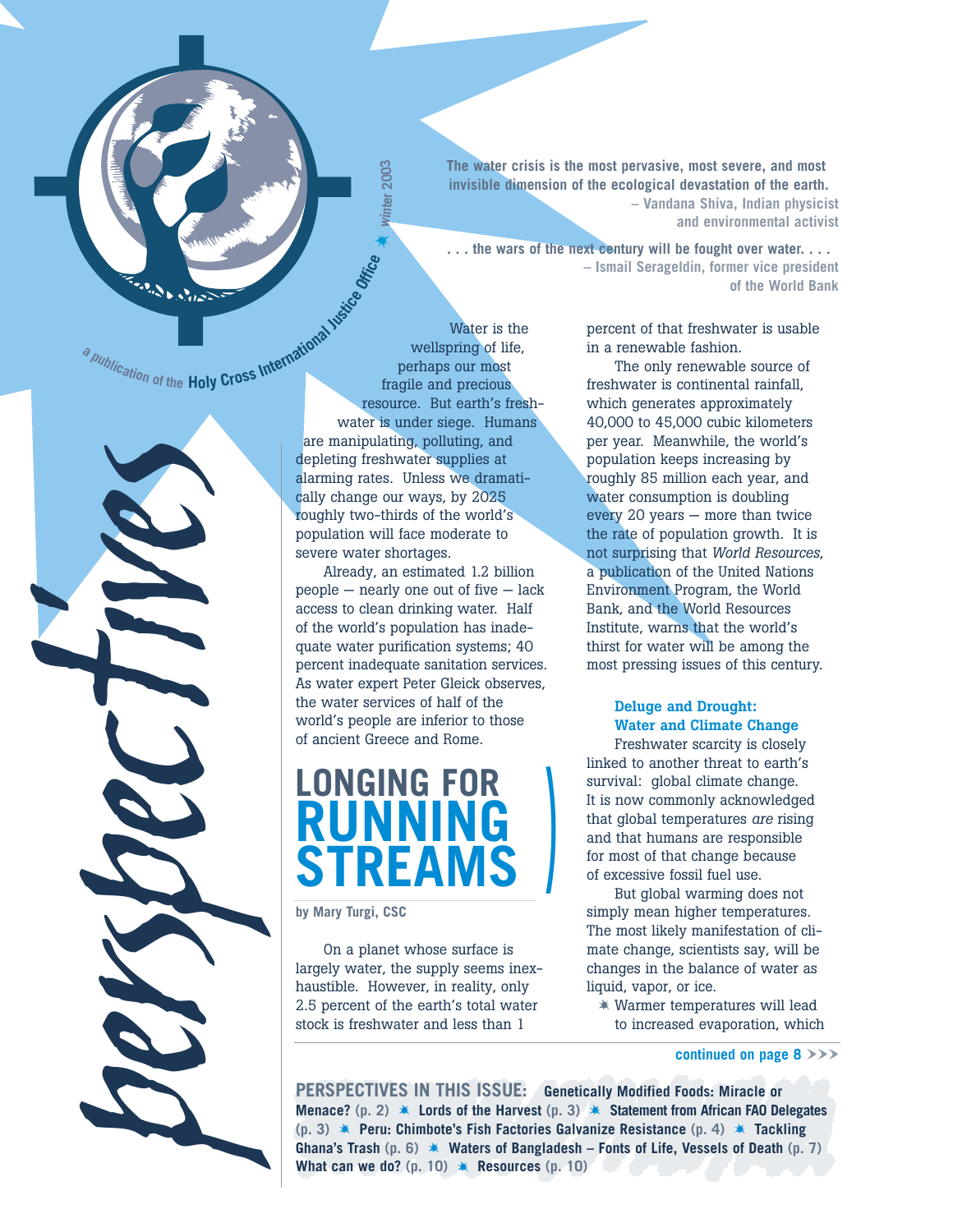**It's appalling that even today the development debate in the North can only offer the Third World the option of dying from hunger or from loss of livelihoods and unsafe foods.**

> **– Anuradha Mittal, co-director of Food First/the Institute for Food and Development Policy**

## **GENETICALLY MODIFIED FOODS: MIRACLE OR MENACE?**

**by Al Mahoney, CSC**

Perhaps nothing has sparked more heated ethical and environmental debate in recent years than genetic modification of foods. The U.N.'s 2001 *Human Development Report* touted genetically modified (GM) crops as the latest technological fix for world hunger. But countries like Zambia are refusing U.S. food aid even in the face of famine because the corn is genetically modified. What exactly is "genetic modification" (or "genetic engineering") and what makes it so controversial?

Genetically modified organisms (GMOs) are microorganisms, seeds, plants, or animals whose genetic make up has been changed by inserting a modified gene or a gene from another variety or species. From the beginnings of agriculture, humans have used biology to alter plants and animals. However, traditional breeding methods were based on transfer of genetic material within the same species. What makes today's genetic

engineering so controversial is that it frequently involves moving genes *across* the species barrier; e.g., the gene of a fish is spliced into the DNA of a tomato.

المربلة

There are two primary GM technologies affecting food crops: The first engineers seeds so the resulting plants produce their own pesticides; the second modifies seed so it resists a particular herbicide, such as Monsanto's *Roundup*. Theoretically, such modifications enhance plant growth and increase yields.

However, there is abundant evidence that GM seeds do not fulfill these promises. Jorge Eduardo Rulli, an Argentine agronomist, reports that over the past six years, 90 percent of Argentina's farmers have been enticed to use *Roundup Ready* soybean seeds to double their crops. In fact, their yields/hectare have been lower. Similarly, in more than 8,200 U.S. field trials, *Roundup Ready* seed produced fewer bushels of soybeans than natural varieties.

In fact, far from being a solution to world hunger, genetically engineered crops threaten human security and endanger the environment.

 Despite claims that GM foods are safe, adequate testing to assess long-term effects on human health has *not* been done. The British Medical Association, the U.S. Union of Concerned Scientists, and several members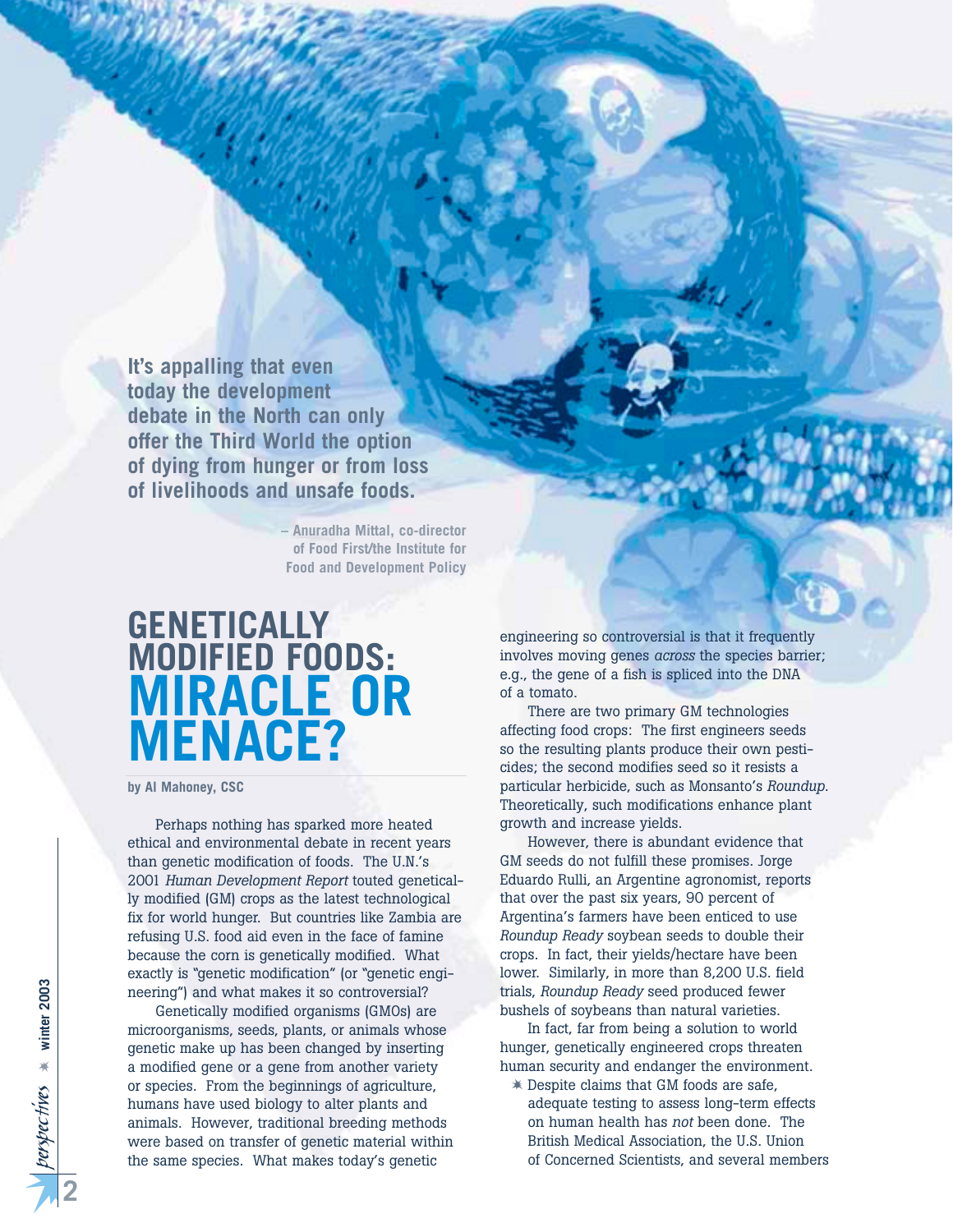of Health Canada have all warned that the safety of GM foods is uncertain.

- Scientists estimate that herbicide-resistant seeds planted globally will *triple* the amount of toxic broad-spectrum herbicides used in agriculture. In addition to poisoning land and water, these herbicides — literally designed to kill anything green — will impact endangered plant species and non-crop plants used by small farmers as supplemental food and animal feed.
- Genetically engineered crops are "biological pollutants."
	- Wind, birds, bees, and insect pollinators carry genetically altered pollen into adjoining fields, contaminating the DNA of non-GE crops and undermining genetic diversity.
	- The pollen of genetically engineered Bt-corn is toxic to monarch butterflies; there is growing evidence that GM crops adversely affect other beneficial insects and soil microorganisms, bees, and birds as well.
	- Genetically engineered crops spread their traits to related plants creating "superweeds." Lab and field tests indicate that common plant pests, under pressure from GE crops, will soon evolve into "superpests."
- The spread of GM crop production, coupled with corporate patenting of GM seeds and plants, threatens to destroy traditional farming practice. Half of the world's farmers currently rely on saved seeds. But under patent laws of many industrialized countries, it is illegal for farmers to re-use patented seed. If GM plants contaminate other local crops, millions

continued on page  $5 \rightarrow \rightarrow$ 

## **LORDS OF THE HARVEST**

- **The top 10 seed companies control 30 percent of the commercial seed market worldwide.**
- **The top 10 agrochemical companies control 84 percent of the global agrochemical market.**
- **Five of the top seven "Gene Giants" are among the world's top 10 seed companies.**
- **The top five "Gene Giants" (Pharmacia, Dupont, Syngenta, Aventis and Dow) account for** 
	- **nearly 62 percent of the global agrochemical market,**
	- **almost 22 percent of the global seed market, and**
	- **virtually 100 percent of the GM seed market.**
	- **Pharmacia's (formerly Monsanto) GM seeds accounted for 94 percent of the total area sown to GM crops in 2000.**

Sources: ETC Group (formerly RAFI) *Communiqué*, July/August 2001; *WorldWatch* magazine, November-December 2002.

## **FROM AFRICAN DELEGATES TO THE 1998 FAO MEETING:**

#### **We strongly object that the image of the poor and hungry from our countries is being used by giant**

**multinational corporations to push a technology that is neither safe, environmentally friendly, nor economically beneficial to us.** 

**We do not believe that such companies or gene technologies will help our farmers to produce the food that is needed in the 21st century. On the contrary, we think it will destroy the diversity, the local knowledge and the sustainable agricultural systems that our farmers have developed for millennia and that it will thus undermine our capacity to feed ourselves.** 

**(Agricultural production) should be building on local knowledge, rather than replacing and destroying it. And most importantly: It should address the real needs of our people, rather than serving only to swell the pockets and control of giant industrial corporations.**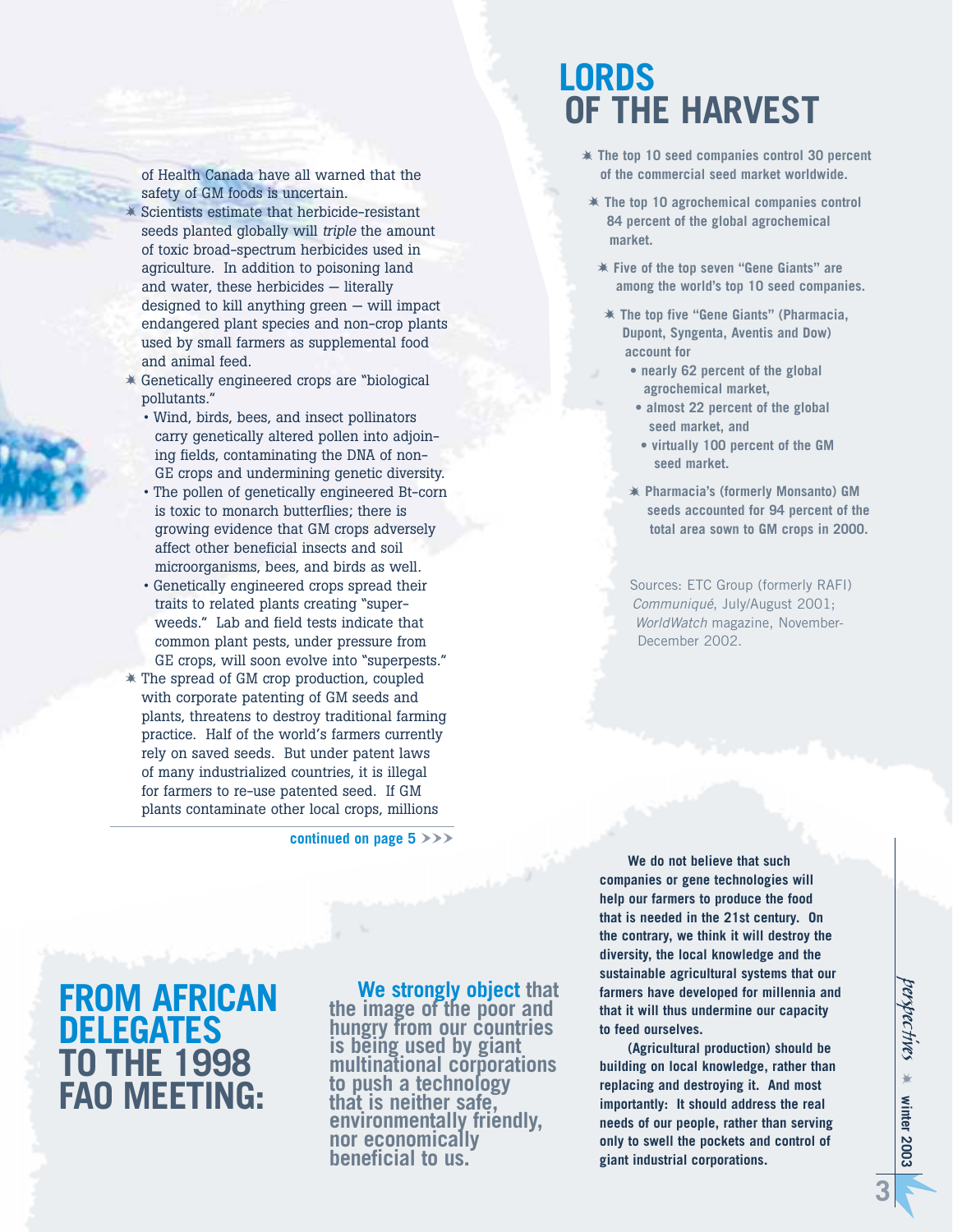**During the fishing boom of the '60s, Chimbote was the most important city on Peru's northern coast. In the 1950s, the city's population was 15,600. Just 50 years later, it stands at 350,000,** 

**with many of the newer arrivals living in houses made of straw, built on land that belongs to others. This dramatic increase in population, together with the environmental devastation caused by the fishing industry, creates desperate conditions in the city.**

## **PERU: CHIMBOTE'S FISH FACTORIES GALVANIZE RESISTANCE**

**by Tom King, CSC, and Pat Crane, CSC**

Currently there are 21 fish factories in Chimbote. Of these, only five use technology that adequately cleans the fish and controls pollution. The remaining 16 spew toxins into the air, water, and soil making Chimbote one of Peru's most contaminated cities.

Soot particles — a combination of carbon monoxide, sulfur dioxide, and fishmeal — pour from the factories causing respiratory diseases, allergies, noxious odors, and a high concentration of chemicals in both residential and agricultural areas. People who live near the factories frequently develop eye diseases. Those who have long-term exposure to factory pollutants actually experience a change in skin color: their skin turns blue!

The fish factories dump much of their liquid waste, including blood and oil, into the bay and the sewers. For every 18,000 tons of fish, 36,000 tons of processing water are dumped directly back into the bay or sewers without treatment. This produces blockages in the system and sewage leaks. When flooding occurs, waste and sewage spread all over the settlements.

Economically, most people of Chimbote are at the mercy of the fish factories. Seventy percent

of the city's residents rely on the fishing industry for employment. Forty-five percent live in conditions of extreme poverty, caused primarily by low wages and high unemployment rates. In 1998, unemployment soared due to *El Niño*'s plummeting fish catches. Even after *El Niño*, unemployment rates have remained high. Currently only four of the 21 fishing factories in Chimbote are in operation.

Because they fillet fish faster and more effectively, most of the factory workers are women. However, wages are so low that many are abandoning the factories to work as domestics in Chile. Milagros, a woman from the Holy Cross parish, went to Chile — leaving her 12-year old son and 10-year old daughter with their father — because she was making less than \$3.00 per day. Her situation is typical of family disintegration caused by poverty.

Against very difficult odds, people *are* making a difference. For example, Maria Elena Foronda co-founded and directs *Natura*, a nongovernmental organization focused on improving environmental conditions and the quality of life of low-income residents of Chimbote. In 1994 *Natura*, with the Ministry of Health and the Ecology and Environmental Committee of the National Congress, launched a campaign against fish industry pollution. Shortly thereafter, Maria and her husband were arrested as "terrorists" and imprisoned for 13 months, though there was no evidence of guilt.

Ironically, this harassment only strengthened environmental work in Chimbote and led to new collective efforts to address the city's problems: planting communal tree nurseries, cleaning-up contaminated wetlands, and mobilizing people to build water and sewage systems. Eventually, Chimbote developed its own *Local Agenda 21* — a citywide environmental action plan.

Nine years after her imprisonment, Maria still persists — now stressing solutions more than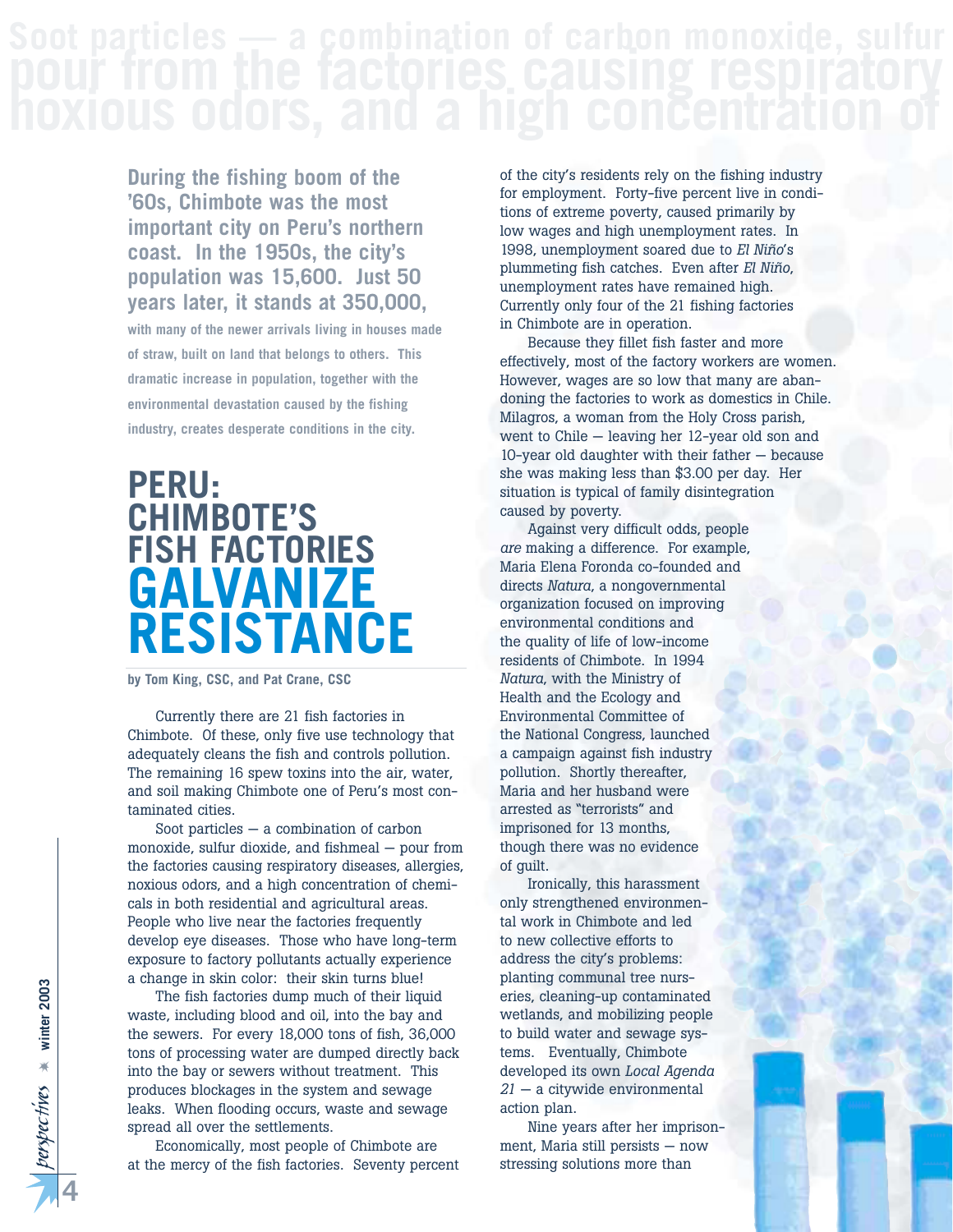protests. Today she works to convince the fishing industry that updating equipment would improve production and profits. If factories would use new technology, she argues, they would produce better quality fish and, within as little as six months, recoup their original investment. Moreover, the new technology would dramatically reduce pollution.

A recent poll indicates that 90 percent of Chimbote's residents believe their environmental problems can be solved if all sectors work together. The hope and determination of Chimbote's people stand in stark contrast to the dire conditions in which they live, but as Maria Foronda attests, "The people *truly* believe in a different future!" -



**Patricia Crane**, a Sister of the Holy Cross, is responsible for the *Pastoral de Salud* (Health Ministry) of the Diocese of Chimbote. The focus of the *Pastoral de Salud* is integrative health and alternative medical practices (herbal medicine, reflexology, healing touch therapies, etc.). The office also just opened the first Hospice Program in the country of Peru.

**Tom King** is a temporally professed member of the Congregation of Holy Cross (EP) and a second-year Master of Divinity student at the University of Notre Dame. Before entering Holy Cross, he worked in residence life and community service programming at several universities. As part of this work, he facilitated national and international service experiences for students. Tom spent summer 2002 in Peru becoming more familiar with Holy Cross ministries in Chimbote and Canto Grande.

### WWW **continued from page 3**

of farmers will be unable to legally re-use their own harvested seeds and forced to buy new, costly GM seeds (and their required chemical inputs) each year. The biotech industry is even developing "terminator" technologies that make harvested seeds infertile in order to enforce their patents and ensure profits.

Critics assert that genetically modified crops were created precisely because they *are* patentable. Genetic engineering, they say, has nothing to do with feeding the world's hungry — and everything to do with increasing corporate control of food production. At a 1998 U.N. Food and Agriculture Organization meeting, delegates from 18 African countries strongly denounced Monsanto's exploitation of images of Africa's hungry as a ploy to promote GM seeds and accompanying fertilizers and herbicides (see sidebar, page 3).

Nearly 800 million people go to sleep hungry each night, but genetic engineering is not needed to solve that problem. The world already produces more than enough food for everyone. The real issues are inequitable distribution of power and resources. Hungry people are too poor to buy food that is available and lack land to grow it themselves. The solutions to these problems lie not in risky technologies, but in profound economic and political change.

**Al Mahoney**, a Holy Cross priest of the English Canadian Province, has worked primarily in Mexico and Peru. He is presently responsible for the *Congregation of Holy Cross Office for Justice and Peace* based in Toronto, Canada.

In this capacity, he assists General Councilor James Mulligan, CSC, and works as part-time staff for the *Holy Cross International Justice Office*.

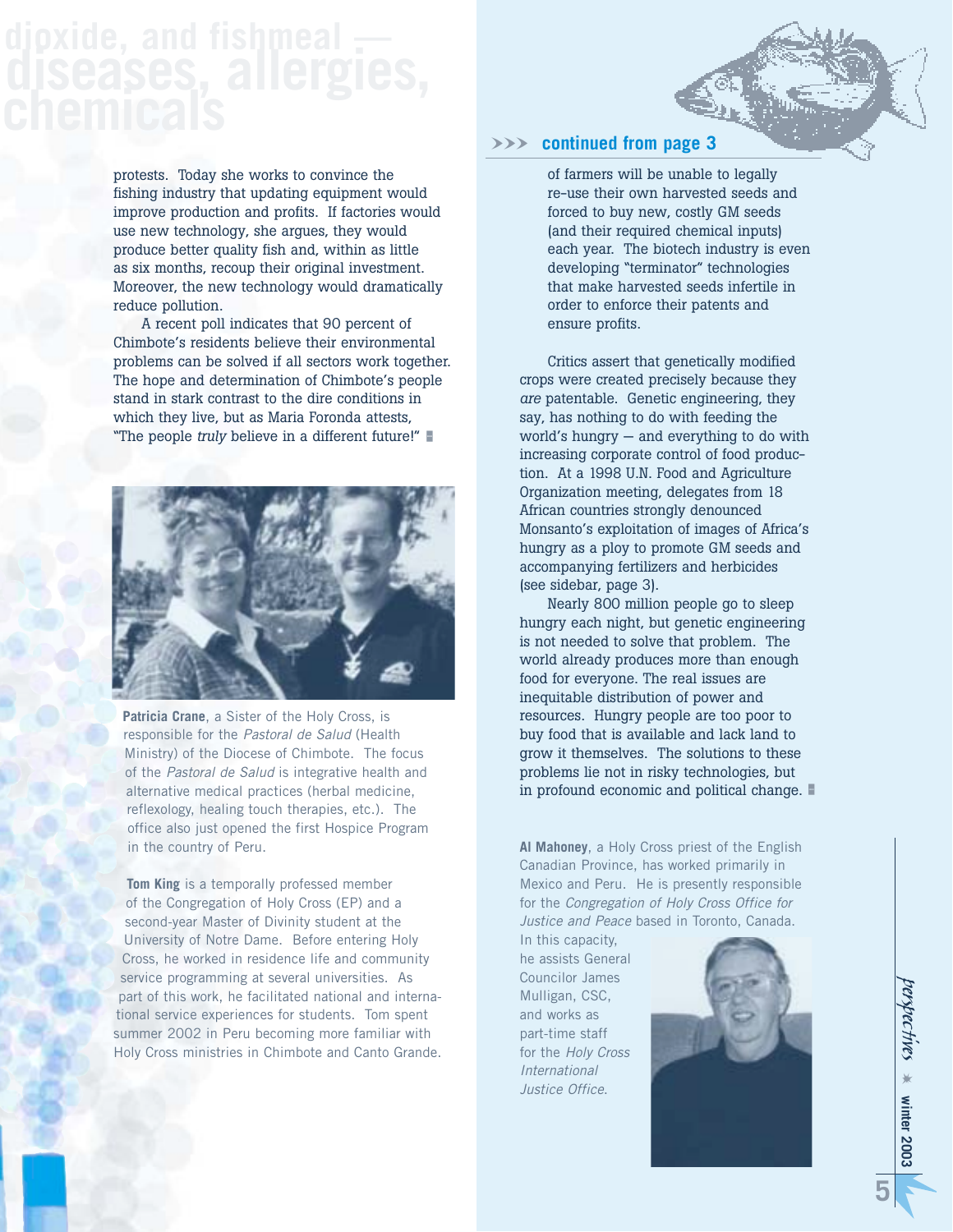**Ghana is plagued by a variety of environmental abuses; in particular, sand winning, deforestation, surface mining, and littering. Among these, littering is one of our most pervasive problems. In a 1997 public opinion survey, 84 percent of the respondents indicated that litter was a serious issue for our country.**

# **TACKLING GHANA'S TRASH**

**by Michael Amakyi, CSC**

In Ghana, littering occurs almost everywhere and is not confined to any particular group of people. Even those who are better educated and well employed are guilty. Passengers in moving vehicles have been identified as most to blame, but they are not the only culprits. Pedestrians, too, contribute to the piles of refuse.

Part of the problem is that water and snacks now come in handy polythene packaging that is not biodegradable. After satisfying their hunger and thirst, people just throw the packaging away, leaving it to clutter the streets. It is very difficult to comprehend this behavior. People, it seems, are just not stopping to reflect on the consequences of their actions.

And the consequences are great. Littering spoils our environment and gravely endangers the health of our people.

Our city, for example, is no longer beautiful. Rubbish and filth are all around us. The sidewalks are very unpleasant because they are covered with litter and you need to watch very carefully where you step. Our breezes are saturated with disgusting smells.

But litter is not only an environmental pollutant. It poses a grave danger to the health of our people as well. Because of litter, drainage systems become choked with garbage and dirt. When the rains set in, flooding occurs and gives birth to contagious diseases. Cholera and dysentery are no strangers to us, especially during rainy seasons.

Environmentalists and concerned Ghanaians have been struggling to address these issues, notably through various forms of education. Billboards and posters with inscriptions like "Keep Ghana Clean" have been placed in strategic spots. There are also a few programs on national television aimed at reducing litter. However, these do not seem to be having a serious impact. In fact, the situation seems to be getting worse.

Curbing litter will require a concerted effort on the part of all well-meaning Ghanaians. The electronic media has a major role to play. There are numerous FM radio stations in our country; they should be at the vanguard  $-$  educating people against abusing the environment.

One of the ways Holy Cross has developed to support the efforts of Ghanaians concerned about the environment is "direct contact education." Together with a section of our students selected from the Red Cross Society and the Catholic Students Union, we make periodic visits to bus terminals to talk to people — especially travelers about the need to protect our environment. The students speak briefly about the problems of litter and then appeal to people to take up the challenge to dispose of waste properly and boldly correct offenders.

We hope that gradually, as we keep appealing to people and getting other groups involved, Ghanaians will have a change of attitude and enthusiastically take care of our environment and protect our country's beauty.

**Michael Amakyi**, a Brother of Holy Cross, is a resident of Cape Coast, Ghana. After perpetual profession in 1990, he taught mathematics at St. Augustine's Secondary School in Cape Coast. In 1997, he was elected district superior of the District of West Africa and has been twice reelected to three-year terms, most recently in December 2002.

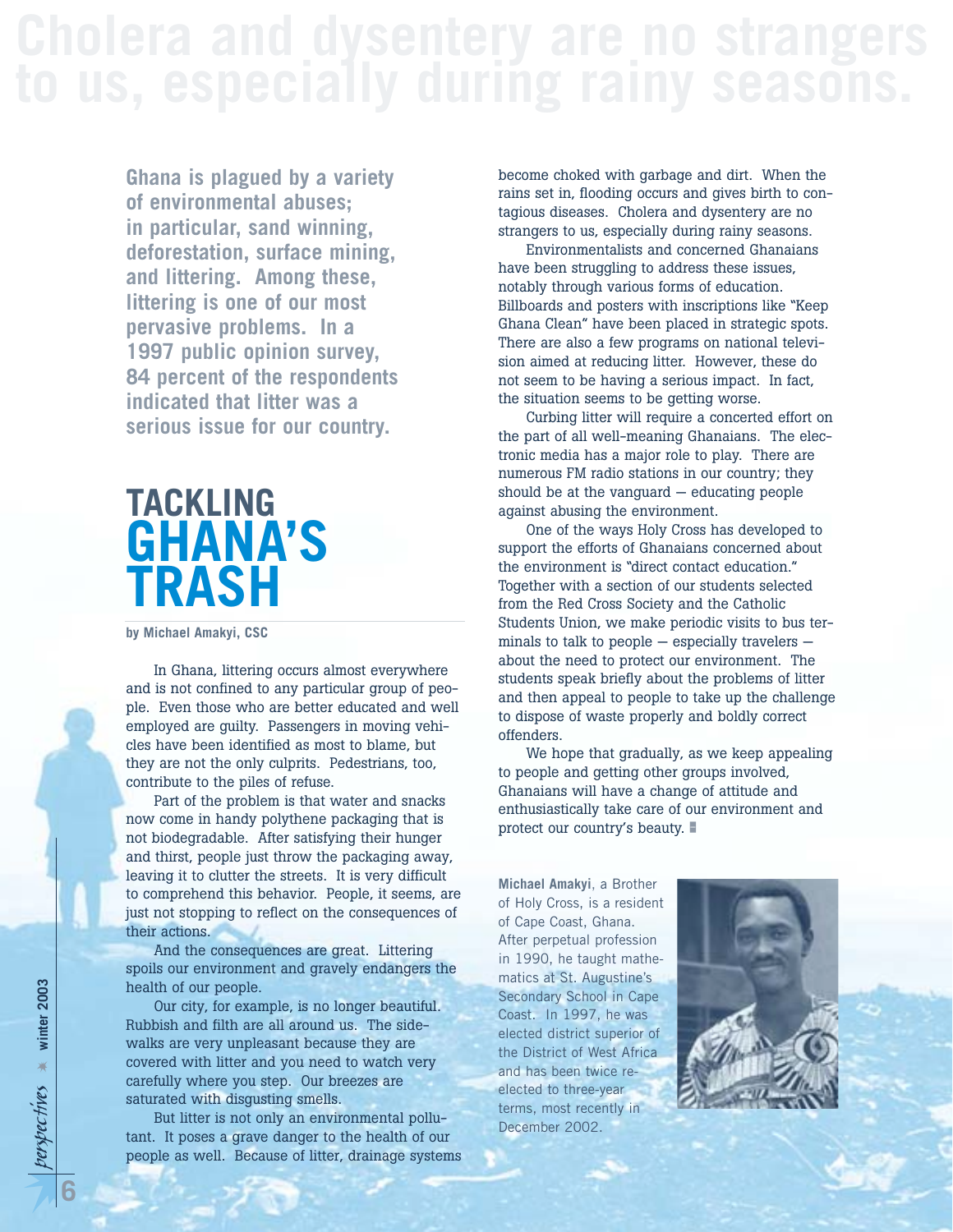## **Flying over Bangladesh, one can only be awed by the immense waters below, especially in the rainy season.**

**Even in drier months, only stretches of land protrude from the water. In Bangladesh, water is everywhere approximately 7,000 rivers and at least 10 times that number of ponds and manmade lakes and water bodies, called "pukurs."**

# **WATERS OF BANGLADESH – FONTS OF LIFE, VESSELS OF DEATH**

#### **by Jarlath D'Souza, CSC**

Rivers are the glory of the country  $-$  their beauty and attraction the dream of poets and lovers. Rabindranath Tagore, in *The Golden Boat*, metaphorically describes rivers as the pathway to God, the Eternal Boatman! Yet, rivers are also Bangladesh's sorrow. Our other national poet, Kazi Nazrul Islam, speaks of life as the endless "breaking of the banks." The rivers play with us, he suggests! While they are a source of life, they are also a cause of death and can destroy the environment of a country.

Water is the lifeblood of Bangladesh, yet the bane of its existence. It is not surprising then that water is central to many of the country's environmental issues.

A key problem is the rivers themselves. The *Society for Environment and Human Development* notes, "The most influential single natural phenomenon (impacting) Bangladesh's culture, economy, and politics is the river system." But the rivers are now more polluted than ever before. Floods and the attendant erosion of the banks have caused river water to become unclean, unfit for drinking and cooking. In the cities of Dhaka, Chittagong and Khulna, rivers have been contaminated by oil spills and industrial waste. In Dhaka alone, 277 leather tannery units poison the waters.

A large percentage of inland ponds and "pukurs" are filled with polluted or stagnant water that carries

diseases like cholera and typhoid. Even our underground water frequently contains toxic sediments. Of immense concern is the arsenic contamination of our underground aquifers. It is estimated that as many as 35 million Bangladeshis are drinking from arsenic-laced wells — a situation the World Health Organization describes as "the largest mass poisoning of a population in history."

Salinity and waterlogging are other waterrelated environmental issues. The great Sundarbans mangrove forest in the south is slowly, but irretrievably dying, mainly due to increased salinity and siltation. In the lowlands and marshy areas, waterlogging creates stagnancy and decay.

Bangladesh is fortunate to have many nongovernmental organizations working on waterrelated issues. Some of the most significant are *Bangladesh Poribesh Andolon (BAPA)*, a coalition of pro-environmental forces in Bangladesh; the *Bangladesh Environment Lawyers Association*; the *Society for Environment and Human Development*; and the *NGO Forum for Drinking Water Supply and Sanitation*, which is working on practical, low-cost solutions to arsenic contamination. In December 2002, *BAPA* sponsored the *Second International Conference on Bangladesh Environment* at which water issues were a primary focus.

Generally, the Catholic Church has not been directly involved in Bangladesh's environmental issues. However, several members of Holy Cross including Fathers Richard Timm, Jean Homrich, Alex Rabanal, and myself — actively promote environmental awareness through our parish centers and organizations. It is our hope that the Holy Cross family in Bangladesh will increase its ecological concern and become more actively engaged in saving our environment.

Born in Chittagong, Bangladesh, **Jarlath D'Souza** joined the Brothers of Holy Cross in 1947 and spent 35 years of his life as a teacher and high school principal.

He is currently the director of the *Bangladesh Inter-religious Council for Peace and Justice* (BICPAJ), a 15-year-old social action group which he helped found. In that capacity, Jarlath writes and lectures on peace and human rights and is active in interfaith dialogue.

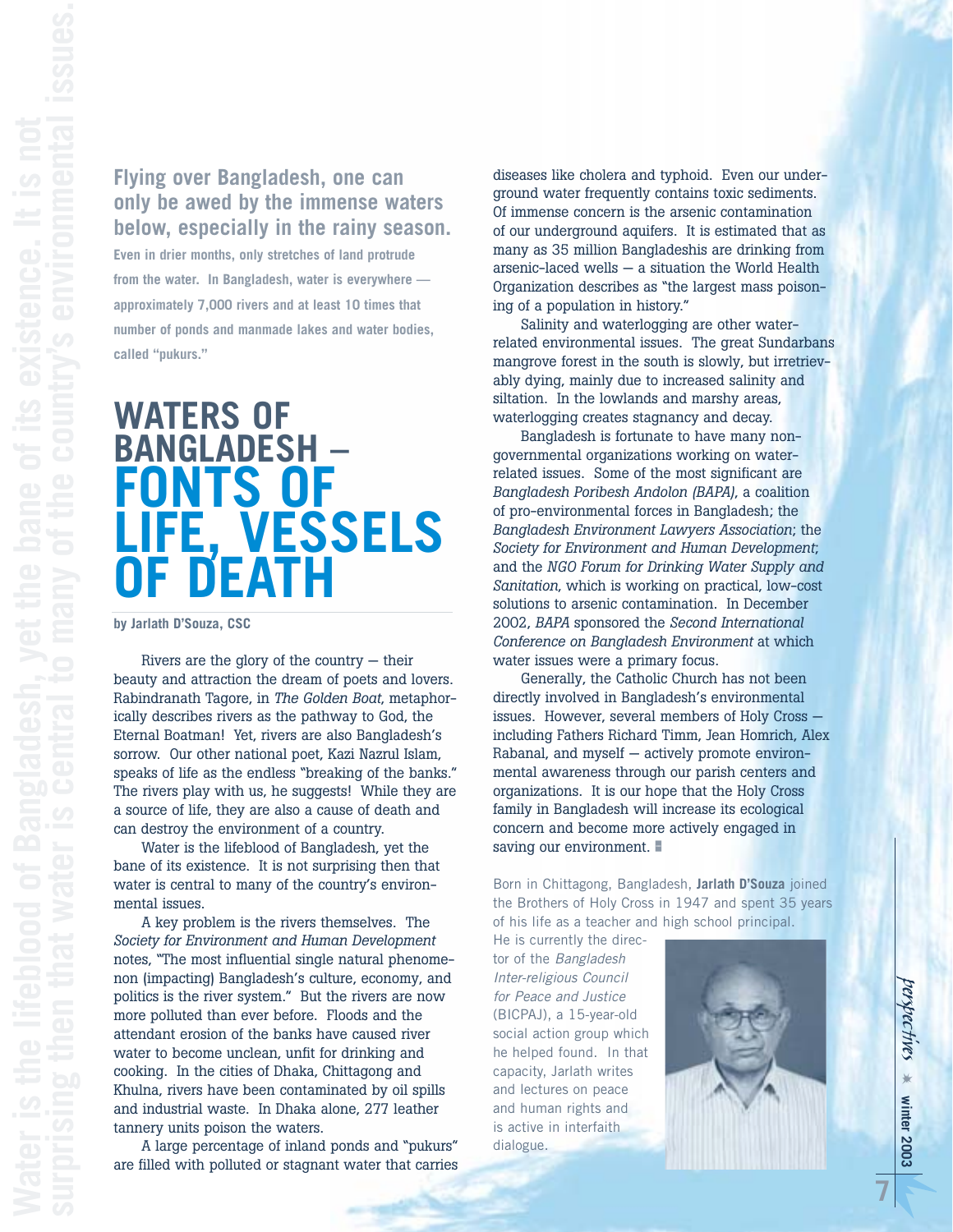## WWW **Longing for Running Streams, continued from cover**

paradoxically will result in more frequent/ severe droughts *and* in torrential rains. These downpours will intensify flooding and runoff and reduce water's ability to infiltrate the soil.

- $*$  Higher temperatures will also mean less snow and more rain. Less moisture will be stored as snow and more water will run off in winter when it plays little agricultural role.
- $*$  As temperatures warm, sea ice and glaciers will melt and sea levels will continue to rise, accelerating saline contamination of freshwater aquifers and river deltas.

## **Water: Depleted and Degraded**

**Agricultural Waste**

Agriculture accounts for about 70 percent of water consumption worldwide. According to freshwater experts, this use is deplorably unproductive: as much as half of the water diverted for agriculture yields no food at all!

Most agricultural water waste is due to intense, inefficient irrigation and growth of water-thirsty "Green Revolution" crops. Intensive irrigation is attractive to growers because it typically enables higher yields and produces multiple crops per year.

In the long run, however, heavy irrigation actually undermines crop production and contributes to food insecurity. Water-intensive farming often adds more water to the soil than the natural drainage system can handle. The result is waterlogging and salinization as salts rise to the surface. Producing two to three crops per year eventually depletes the soil so continued farming requires heavy infusions of fertilizers and other chemicals. This creates added problems as runoff waters contaminate freshwater sources with chemical pollutants.

#### **Overpumped Aquifers**

Food production and other human demands are not only depleting and polluting surface freshwater; they are draining the planet's underground reserves as well.

- $*$  The Ogallala Aquifer one of the world's largest — covers 225,000 square miles beneath parts of eight U.S. states and feeds one-fifth of the nation's irrigated lands in the United States. By conservative estimates, water is currently being withdrawn from the Ogallala at a rate 10 times that of natural recharge.
- $*$  In several states in India, groundwater extraction rates are so high that water tables are dropping one to three meters per year.
- Mexico's aquifers are also heavily overdrawn. Some barrios in Mexico City sink as much as a foot a year and, in the agricultural state of Guanajuato, the water table is falling 1.8 to 3.3 meters per year.
- $*$  In many coastal areas, water tables have dropped so low that sea water is invading aquifers — compromising water quality and limiting its usefulness for drinking or irrigation.

Throughout the world, nations are carelessly endangering their stocks of freshwater. "The penalty for mismanagement of this valuable resource is now coming due," the *International Water Management Institute* warns, "and it is no exaggeration to say the results could be catastrophic. . . ."

#### **Damage from Dams**

Over the past century, humans have constructed so many canals, dams, and reservoirs that the resulting redistribution of water has changed the wobble of the earth as it spins. Only in the past few decades have we realized the environmental consequences of these projects. Dams and their reservoirs not only wreak havoc on riverine ecosystems, they also cause saline contamination of water and land.

Because reservoirs expose so much water to the sun, huge quantities are lost to evaporation. In the water that remains, salt concentrations increase. As these waters are distributed to croplands and permeate the soil, they accumulate more salt and return to the river with even higher concentrations. Both land and water are slowly poisoned with salt.

The world's most infamous saline disaster is Central Asia's Aral Sea. Decades ago, the main



Fishing ships left behind on the former Aral Sea bed. *Photo courtesy of www.uzland.uz*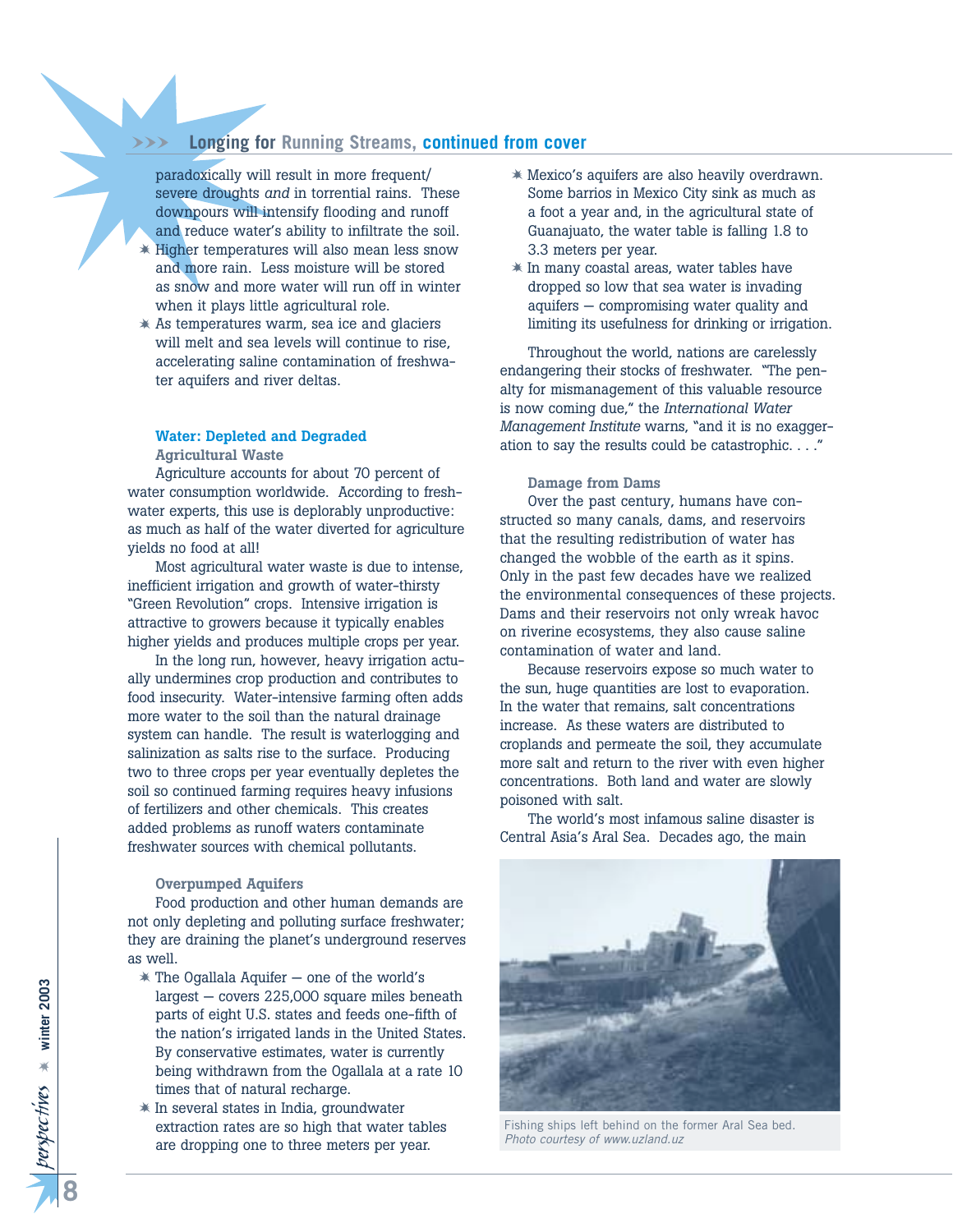rivers feeding the Aral were dammed and diverted to irrigate cotton. Once the world's fourth largest freshwater lake, the Aral has now shrunk to about 25 percent of its 1960 volume. As the sea has shrunk, its salinity has quadrupled — wiping out 24 native fish species and a vibrant fishing industry involving 10,000 people. Each year, windstorms pick up tons of dust, salt, and agricultural pollutants from the dried seabed, causing illnesses and environmental contamination. Damage estimates run \$1.25 to \$2.5 billion (U.S.) annually.

#### **Water for Profit?**

Freshwater scarcity is unquestionably one of the gravest problems we face. Yet, depletion and pollution are not the only threats to our water security. The most serious threat may well be the touted solutions to the crisis: the commodification and privatization of water. Faced with the freshwater shortfall, governments and international institutions are increasingly promoting an economic solution: Put water up for sale and let the market determine its future.

Water trade is big business. *Fortune* magazine says "water promises to be to the 21st century what oil was to the 20th: the precious commodity that determines the wealth of nations." Already, the annual profits of the water industry amount to 40 percent of those of the oil sector. And with only 5 to 7 percent of the world's water currently in private hands, for a handful of transnational corporations (TNCs), the deepening water crisis is not a problem at all, but an opportunity for enormous profit.

Water for profit takes many forms. The bottled-water industry is one of the fastest growing in the world. In constant search of new supplies, companies scour the earth — buying up farms, indigenous lands, wilderness tracks, whole water systems — moving on when sources dry up. TNCs are also busy constructing massive pipelines, supertankers, and even huge sealed water bags to transport water around the world for sale to the highest bidders.

Increasingly seen as an economic "good" or "service," water is being subjected to international trade regulations. Free trade agreements and World Trade Organization (WTO) negotiations give corporations unprecedented access to freshwater resources of signatory countries. Under the North American Free Trade Agreement (NAFTA), for example, if Canada begins to sell water to the

United States, any attempt to turn off the tap could be considered a trade violation and corporate investors would be allowed to sue Canada for financial losses. Already, a California company is suing the Canadian government because British Columbia has banned the commercial export of water.

One of the most controversial trends in water's commercialization is the transfer of water services from public entities to private hands — a process commonly called "privatization." For various reasons, governments in both developed and developing countries are increasingly unwilling or unable to provide such services. Frequently, poor countries are forced to privatize public services to qualify for loans or debt relief. TNCs promise efficient, expanded services and lower prices, but the reality is usually quite different.

- $*$  In Cochabamba, Bolivia, water rates shot up as much as 200 percent after the system was privatized. Some residents found themselves paying more for water than for food. Street protests led to riots. After fatal shootings, the Bolivian government conceded and voided the contract.
- In 1992, *Suez* won a 30-year contract to manage water and sewage systems in Buenos Aires, Argentina. The company did expand service, but was slow to install wastewater lines. The additional water produced so much runoff the water table rose — flooding streets and basements with sewage.
- Consumer costs also skyrocketed in France and the United Kingdom after water privatization. Even the U.K.'s conservative *Daily Mail* charged Britain's top water companies had "pull(ed) off the greatest act of licensed robbery in our history."

Around the world, when water services have been privatized, results have been predictable: higher costs, compromised water quality, service cutoffs for those too poor to pay, and most importantly, loss of public control of a critical resource.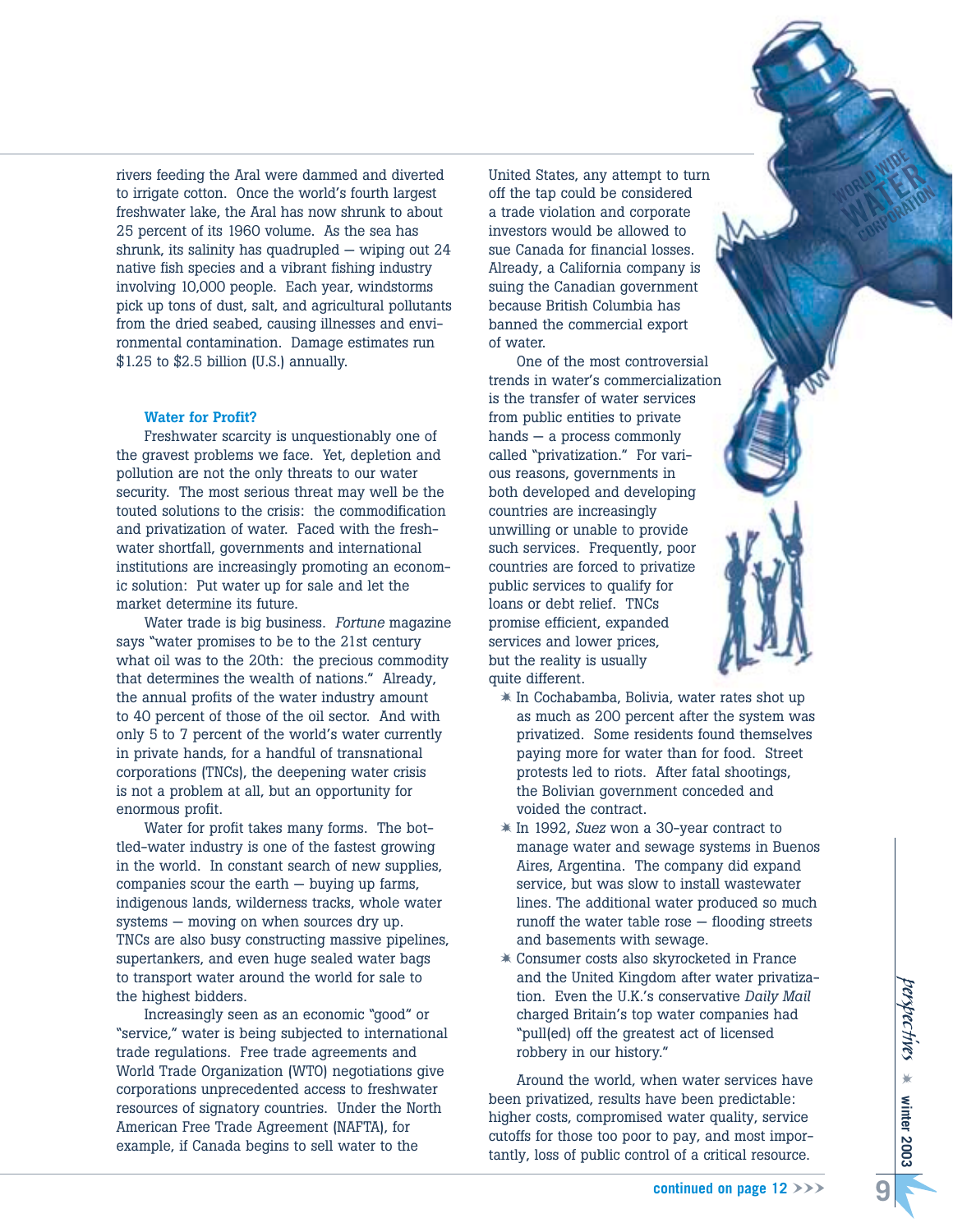# *perspec* http://www *tives* **HAT CAN WE DO?** www.worldwaTch.*org •* www.holycrossjusTIce.org

#### **FRESHWATER ISSUES**

**Celebrate 2003 as the** *International Year of Freshwater (IYFW)***!**

- Plan a special educational event or prayer.
- Visit the IYFW web site www.unesco.org/water/iyfw2/ for more information on the world's freshwater and ways to observe the year.
- $*$  Investigate water issues in your community:
	- How safe is your water?
	- Do poor people have access? If not, what can Holy Cross do to help?
	- How is your locale protecting water from depletion and pollution?
	- How can you conserve water in your homes and communities?
- Monitor movements to privatize water services in your locale.
- Endorse the *Treaty Initiative to Share and Protect the Global Water Commons* on the HCIJO web site.

#### **GMO FOODS**

perspectives \* winter 2003

**10**

**winter 2003**

- Investigate your country's laws about GMO foods. If they protect farmers and consumers, write a letter of thanks to the appropriate government agency. If not, join a national campaign supporting protection.
- $*$  Raise questions about the wisdom and ethics of genetic engineering.
- Oppose corporate control of the world food system, especially patents on seeds, natural medicines, plants, and other life forms.



## **RESOURCES ON FRESHWATER AND GMOS**

### **WEB SITES**

- **The HCIJO site** <www.holycrossjustice.org> has extensive resources on water issues, GMOs, and corporate control of food production as well as links to related sites.
- **The Council of Canadians** <www.canadians.org> has information related to their *Water* and *Biotech* Campaigns in both English and French. Their *Blue Planet Project* site www.canadians.org/blueplanet has many water-related resources in Spanish and Portuguese as well as French and English.
- **The Pacific Institute for Studies in Development, Environment, and Security** <www.pacinst.org> publishes a biennial report on freshwater resources, *The World's Water*, and is an excellent source for accessible scientific research about freshwater.
- **The Worldwatch Institute**

<www.worldwatch.org> provides international, interdisciplinary research on key environmental, social, and economic trends. The site offers a library of resources on creating an environmentally sustainable and socially just society. Most of their publications are translated into many languages.

#### **VIDEOS**

- *Water: Sacred and Profaned* (27 minutes) is a reflective program exploring the sacred nature of water. Naturalists, authors, poets and ecologists share their insights about water, the most abundant and fundamental element on earth. The program includes compelling images of water in all its forms and concludes with a four-minute montage of water's beauty set to music.
- **Excerpts from** *NOW with Bill Moyers Leasing the Rain* (30 minutes) tells the story of water privatization in Cochabamba, Bolivia. Based on research by *New Yorker* writer William Finnegan, the segment describes the takeover of Cochabamba's water by a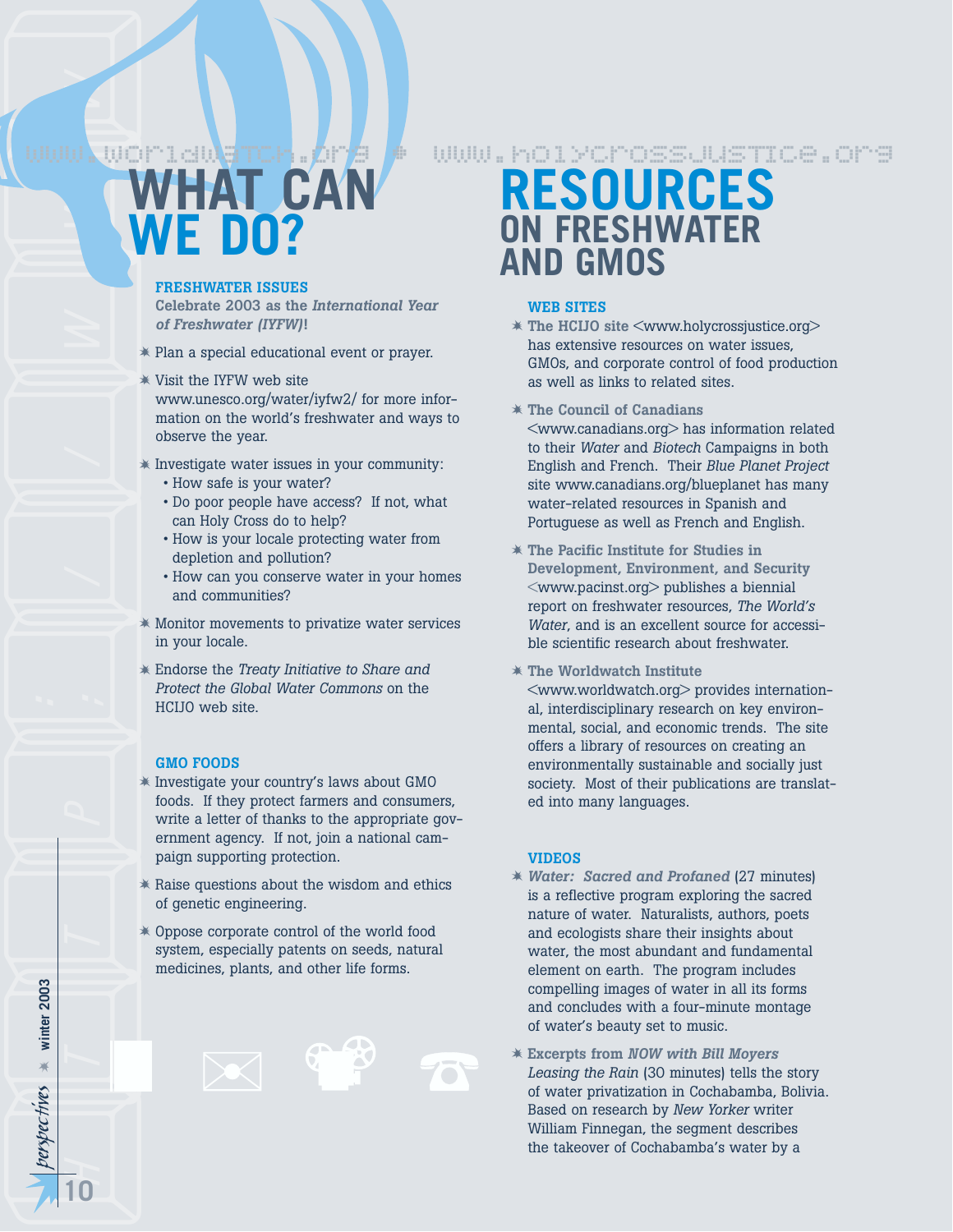subsidiary of Bechtel and the deadly protests which followed Bechtel's attempt to "lease the rain." Finnegan's full article, published in the April 8, 2002, *New Yorker*, can be found on the HCIJO web site.

*Seeds of Conflict* (25 minutes) describes how genetically modified corn is changing global agriculture. The program covers a spectrum of opinion as correspondent Mark Shapiro talks with Mexican farmers whose crops have been GM-contaminated, researchers breeding medicines into food, and scientists warning that GM foods are a dangerous "genie out of the bottle." Shapiro's full article, published in the October 28, 2002, *The Nation* is available on the HCIJO web site.

 *The Genetic Takeover — or Mutant Food* (52 minutes) examines an array of issues surrounding genetically modified foods, including the science of gene manipulation, the impact of GM foods on farmers and consumers, and differing public responses to GM foods in Europe and North America. Interviews with critics and researchers, such as Jeremy Rifkin and Canada's Michele Brill-Edwards, reveal the secretive nature of for-profit biotechnology, and alert viewers to the dangers of inadequate regulation. *The Genetic Takeover* has been described as "a remarkable documentary" that raises key questions and legitimate doubts about the corporate appropriation of our genetic heritage. Produced by the National Film Board of Canada.

These videos (available in VHS and PAL) may be borrowed free of charge from the Sisters of the Holy Cross Justice Resource Library (e-mail: ksmedley@cscsisters.org; fax: 574-284-5596).

#### **BOOKS**

 *The World's Water 2002-2003: The Biennial Report on Freshwater Resource*, Peter Gleick, et al., Island Press, Washington, D.C., 2002 (see also, *The World's Water 2000- 2001* and *The World's Water 1998-1999*).



 *Water Wars: Privatization, Pollution, and Profit*, Vandana Shiva, South End Press, Cambridge, Mass., 2002.



- *Blue Gold: The Fight to Stop the Corporate Theft of the World's Water*, Maude Barlow and Tony Clark, The New Press, New York, N.Y., 2002.
- *Stolen Harvest: The Hijacking of the Global Food Supply*, Vandana Shiva, South End Press, Cambridge, Mass., 2000.



**Speak up for those who cannot speak for themselves, for the rights of those who are destitute. Speak up and judge fairly, defend the rights of the poor and the needy.**

**Proverbs 31:8-9**